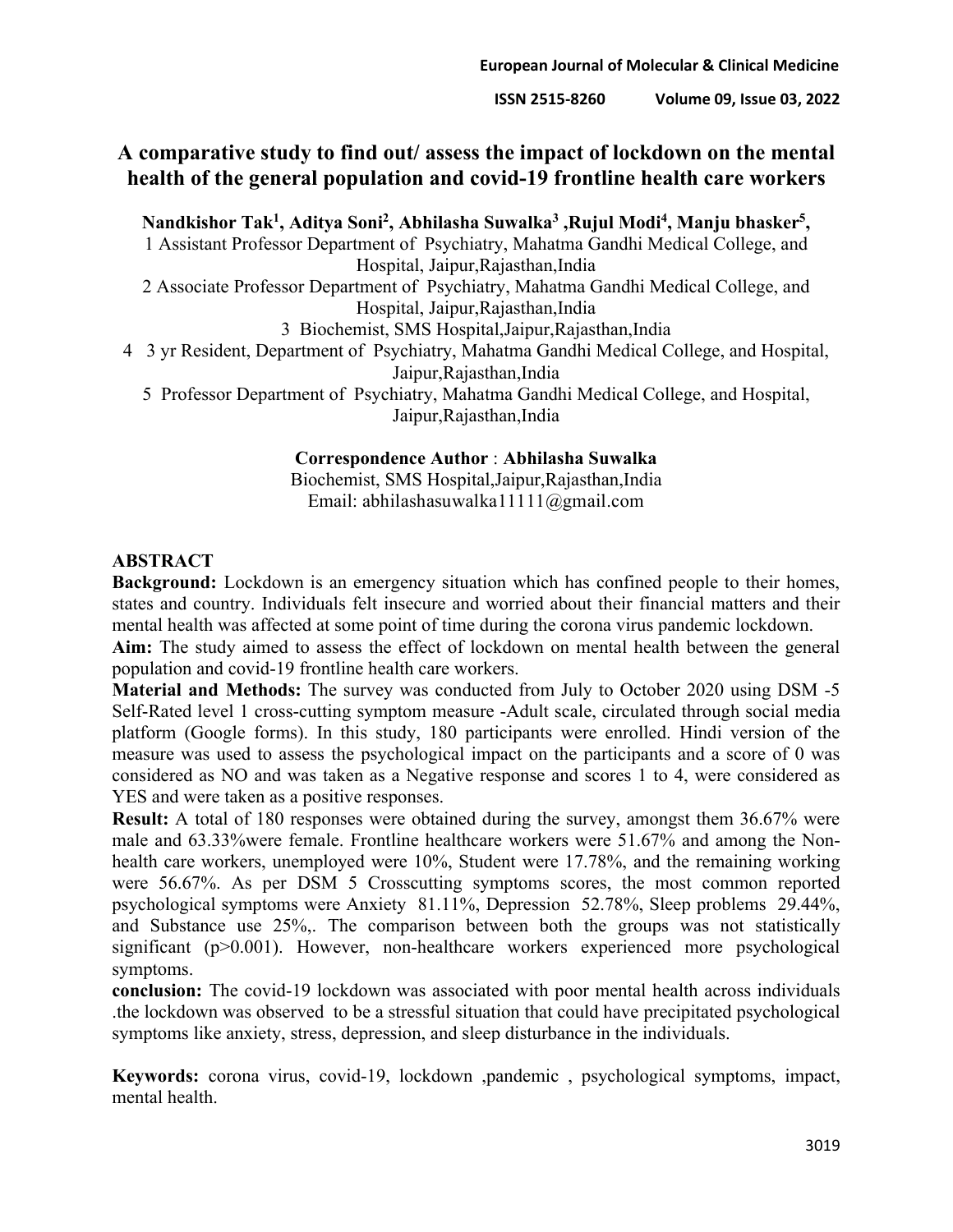### **INTRODUCTION**

Coronavirus affected people globally, who underwent psychological pressure which lead to fear, anxiety, depression, and insomnia. In December 2019, a case of pneumonia-like diseases was the first reported in Wuhan, China.

After few days, the etiological agent of the pneumonia was identified to be novel coronavirus (ncov), and it was called coronavirus disease 2019. Since the report of the first case, the infection has spread to more than 9.8 million cases worldwide as of June 28, 2020. It has spread all around the world, involving 216 countries. In March 2020, the world Health organization declared it as pandemic and Europe to be the epicentre.<sup>[1]</sup>

The total number of cases as of June 28, 2020, is 9,843,073, and the death toll has reached 495,760. The first case was identified in India in January 2020 and now India has seen a recent surge in the number of cases and there is a record single-day spike of 38,902 covid-19 cases and the death toll of 26,816 with 543 new fatalities and a total of 0.9 million cases in India mid-July.  $[2,3]$ 

The lockdown during the recent covid-19 pandemic has resulted in a changed lifestyle for many of us in terms of disturbed sleep, psychological well-being and stress. China was the first country to implement a lockdown to control the spread of infection. **Lockdown** is defined as an emergency measure in which the movement of the people is temporarily restricted during a threat and danger. **Quarantine** is the separation and the restriction of the movement of potentially exposed people to a contagious disease thus reducing their risk of infecting others whereas **Isolation** is the separation of those who have already been diagnosed with a contagious disease from those who aren't sick. In current scenario of covid-19, it is estimated that around 2.6 billion people worldwide, which account for one-third of the world population, are under some sort of restriction and lockdown with fear and uncertainty affecting the mental health of the individual . [4,5]

During the lockdown, most people were restricted to their homes. This restriction was stressful in individual and sharing the same space for a long period with their family. Stressors during the quarantine were the duration of quarantine, fear of infection frustration and boredom, etc. A **recent review** on the psychological impact of quarantine during the COVID 19 pandemic published in the [6,7]showed, a wide range of the impact on mental health from stress, anger, depression, insomnia and emotional exhaustion to depression and anxiety. According to the same study, low mood, fearfulness was the most common symptoms experienced.

The government of India has implemented a nationwide "lockdown" which was declared from midnight of March 25, 2020, initially for 21 days, and on 14th of April extended up to May 3, 2020**.** [8]The current lockdown in India is the biggest in the history of humankind. Along with shutting down of schools, offices, businesses, and public places except for hospitals, the people are advised to self-isolate during this period. An online survey showed in the context of India, the lockdown and isolation precipitated a range of psychological reactions such as increased anxiety, irritability, low mood, fear, insomnia, memory problem, disturbed personality, psychosis, and neurosis. Such emotional conditions impacted negatively on an individual's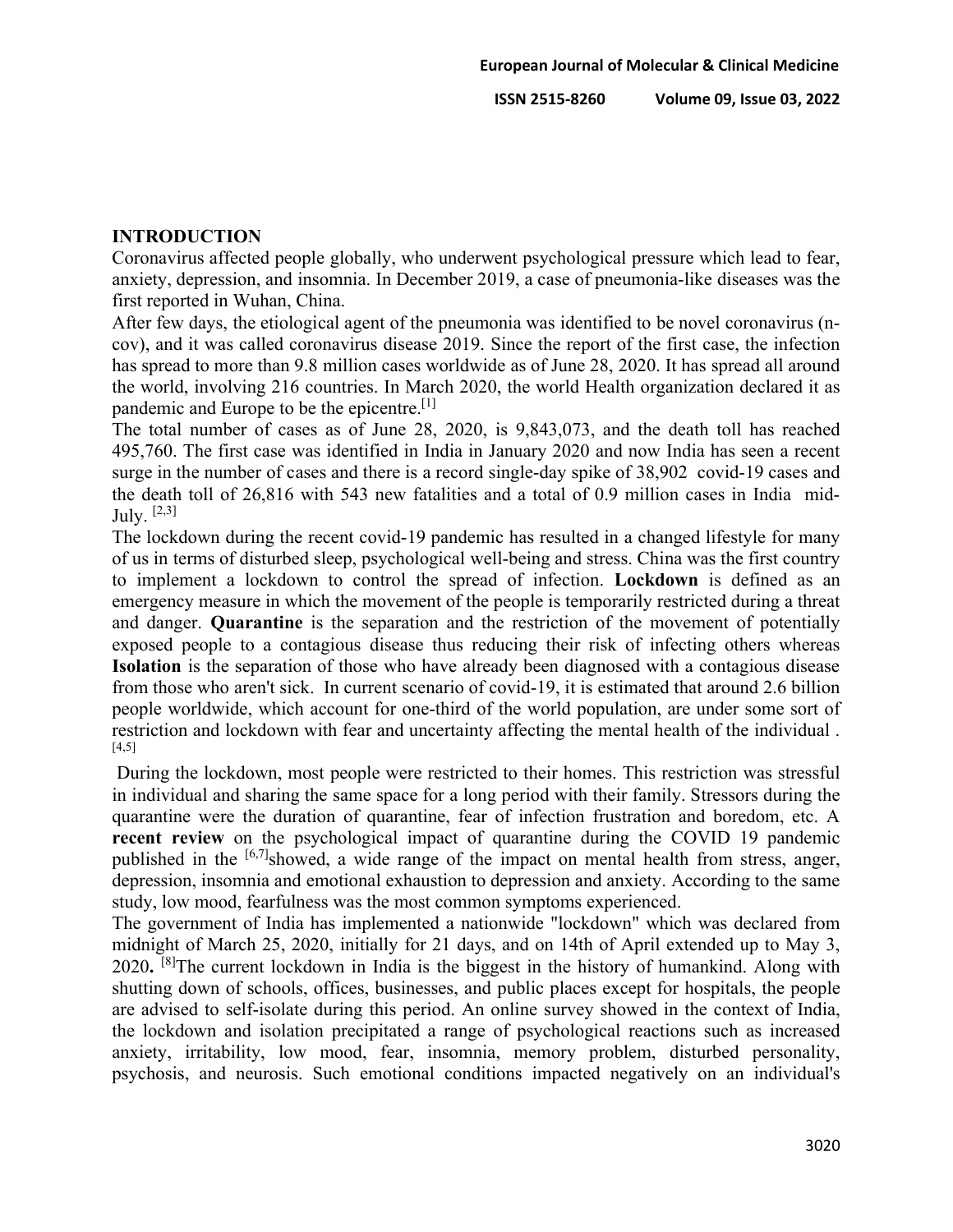function state, both physical and mental. Covid-19 (coronavirus disease 19 ) affected the mental health of both the general population and covid-19 frontline health care workers.

In the context of the ongoing lockdown, the current study was undertaken via online platform (Google forms). The study mainly aimed at assessing the impact of lockdown on the mental health of the general population and covid-19 frontline health care workers and compare their psychological symptomatology.

## **Material and Methods**

It was a cross-sectional study conducted by the Department of psychiatry of Mahatma Gandhi medical college and Hospital, Jaipur. Data was collected using an online survey platform (Google forms) between the general population and covid-19 frontline health care workers. The Survey was done from July 16 to Oct. 15, 2020. The study was conducted after ethical clearance from the institutional review committee. The study tool was made available in the Hindi language. A total of 180 individuals were enrolled in the study.

However, participants who had psychiatric disorder, pregnancy, and individuals who are under the age of 18 were excluded from the study.

A semi-structured form was developed to gather information about socio-demographic data. Socio-demographic data included age, gender, residential city, occupation, and marital status. The detail regarding the presence of psychological symptoms following lockdown was noted.

DSM-5 Self-rated level 1 cross-cutting symptom measure –Adult (CCSM) developed in Hindi version was used in the study. This adult version of the measure consists of 23 questions that asses 13 psychiatric domains like Depression, Anxiety, OCD, Sleep problems etc. Each item inquired about how much the individual has been bothered by the specific symptoms during the past 2 weeks.

The population survey consisted of questions regarding psychiatric symptomatology which were adapted from DSM5 self-rated Level 1 cross-cutting measure (CCSM) which was developed by the American Psychiatric Association. It measured scores in participants using a 5-point Likert scale.

A consistently high score on a particular domain indicated significant and problematic symptoms for the individual that might require further assessment, treatment, and follow-up. Participants whose response was **No was** considered as **0** scores of DSM 5 cross-cutting symptom score (CCSM) that mean NO psychological symptoms experienced and if response was **yes ,**considered as 1 to 4 score means have experienced psychological symptoms. A Score of 0 (NO) was taken as a negative response and score 1,2,3,4 were taken (yes) as a positive response. The measure was found to be clinically useful and to have good test-retest reliability in the DSM-5.

### **Statistical analysis**

Descriptive statistics were conducted for the socio-demographic variable and psychological symptoms. Chi-square test and cross-tabulation were used to compare the sociodemographic variable and related psychological symptoms as per the psychiatric domain. Data were also compared across groups of the general population and frontline health care workers. Data analysis was done using SPSS Version 22.0. International Business Machine Corporation (IBM), New York, USA. The level of statistical significance was p<0.05.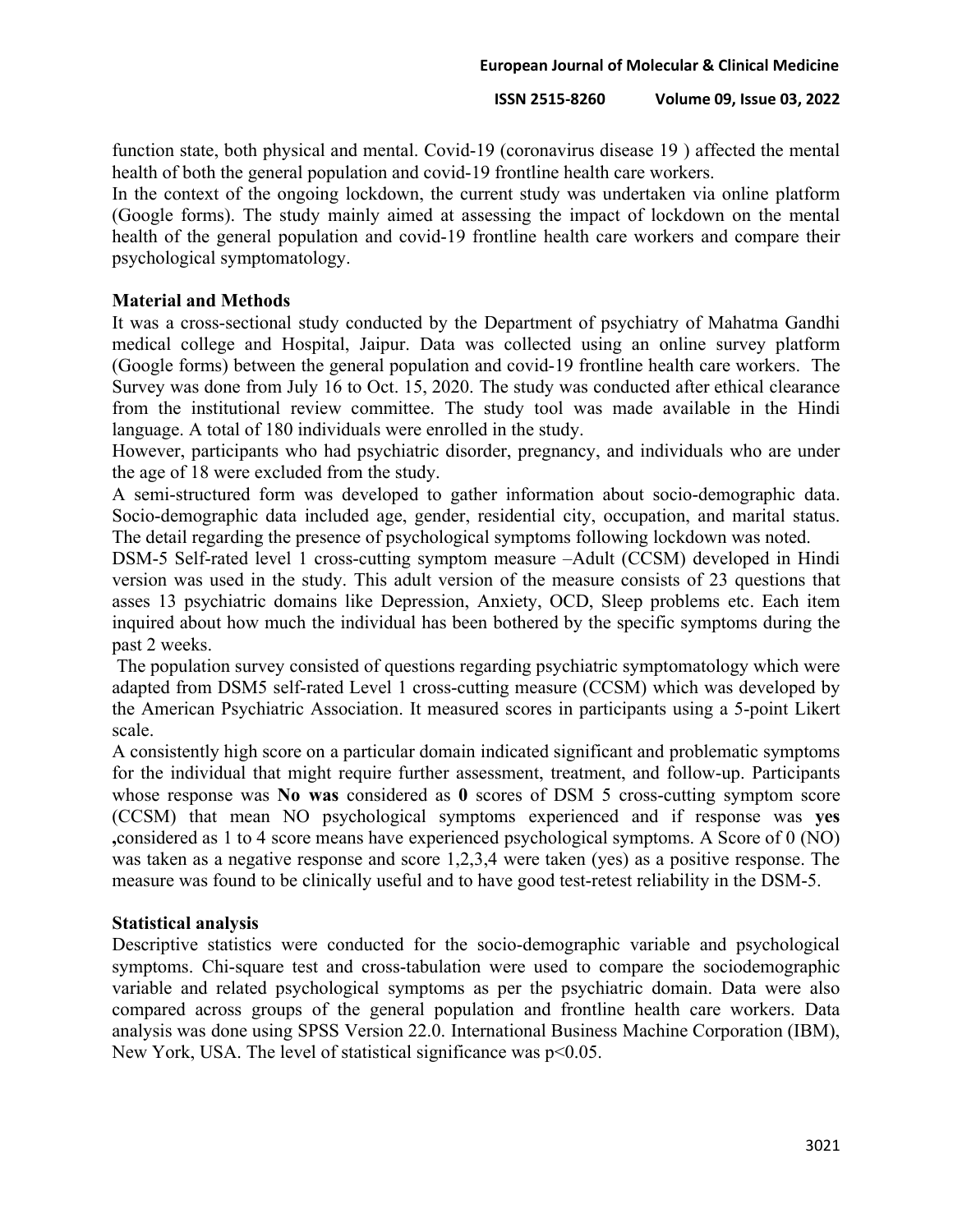## **RESULTS**

A total of 180 completed responses were received during the survey, amongst them 36.67% were male and 63.33% were female.

The no. of participants belonging to 18-30 yrs. age group were 47.78%, 30-40 yrs. were 13.33%, 40-50 yrs. were 4.44% and another age group 50-60 yrs. and above 60 years were 1.67% which were less in amount.

Among the participants, 42.78%were unmarried and 57.22% were married. As based on occupation, Frontline healthcare workers were 51.67%. Among Non-health care workers that were observed, unemployed were 10%, Students were 17.78%, and remaining were working 56.67%. Affected with covid 19 were 45.56% and non-affected with covid 19 were 54.44%.

The detail of sociodemographic variables is provided in **Table 1.**

| Sr.No. | <b>Variables</b>       | $DSM-5$<br><b>Cross-cutting</b> |  |  |
|--------|------------------------|---------------------------------|--|--|
|        |                        | score $(n)(\%)$                 |  |  |
| 1.     | Age                    |                                 |  |  |
|        | $18-30$ yrs. $-0$      | 86(47.78%)                      |  |  |
|        | 30-40 yrs. $-1$        | 24(13.33%)                      |  |  |
|        | 40-50 yrs. $-2$        | $8(4.44\%)$                     |  |  |
|        | 50-60 yrs. $-3$        | 3(1.67%)                        |  |  |
|        | $>60$ yrs              |                                 |  |  |
| 2.     | Gender                 |                                 |  |  |
|        | $Male - 0$             | 66 (36.67%)                     |  |  |
|        | Female $-1$            | 114(63.33%)                     |  |  |
| 3.     | <b>Marital Status</b>  |                                 |  |  |
|        | Unmarried $-0$         | 77(42.78%)                      |  |  |
|        | Married $-1$           | $103(57.22\%)$                  |  |  |
| 4.     | Occupation             |                                 |  |  |
|        | Unemployed $-0$        | $18(10\%)$                      |  |  |
|        | Student $-1$           | 32(17.78%)                      |  |  |
|        | Working $-2$           | 102(56.67%)                     |  |  |
|        | Frontline<br>Health    | 28(51.67%)                      |  |  |
|        | Worker $-3$            |                                 |  |  |
| 5.     | Affected with Covid-19 |                                 |  |  |
|        | $N0-1$                 | 98(54.44%)                      |  |  |
|        | $Yes - 0$              | 82(45.56%)                      |  |  |
|        |                        |                                 |  |  |
|        |                        |                                 |  |  |

**Table 1: Important Variables with their DSM 5 Crosscutting symptoms score as the frequency of distribution N (%)**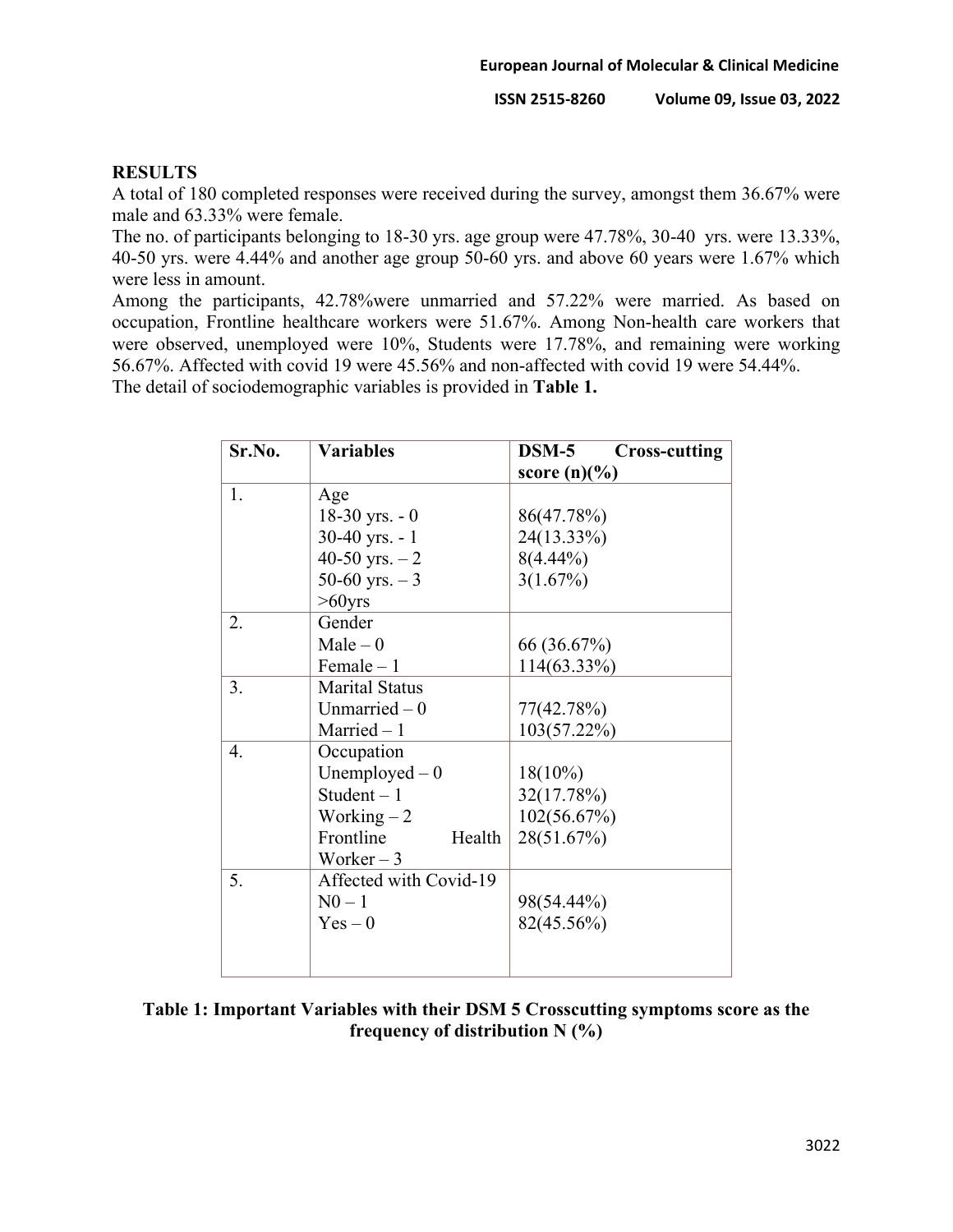| <b>Domain</b> | <b>Domain</b>      | Numbers= $(n)(\%)$ |
|---------------|--------------------|--------------------|
| <b>Number</b> |                    |                    |
| 1.            | Anger-             |                    |
|               | $0 = no$           | 114(63.33%)        |
|               | $1 = yes$          | 66(36.67%)         |
|               |                    |                    |
| 2.            | Anxiety            |                    |
|               | $0 = no$           | 34(18.89%)         |
|               | $1 = yes$          | 146(81.11%)        |
| 3.            | Depression         |                    |
|               | $0 = no$           | 85(47.22%)         |
|               | $1 = yes$          | 95(52.78%)         |
| 4.            | Dissociative       |                    |
|               | $0 = no$           | 166(92.22%)        |
|               | $1 = yes$          | 14(7.78%)          |
| 5.            | Mania              |                    |
|               | $0 = no$           | 144(80%)           |
|               | $1 = yes$          | 36(20%)            |
|               |                    |                    |
| 6.            | Memory             |                    |
|               | $0 = no$           | 166(92.22%)        |
|               | $1 = yes$          | 14(7.78%)          |
| 7.            | <b>OCD</b>         |                    |
|               | $0 = no$           | 145(80.56%)        |
|               | $1 = yes$          | 35(19.44%)         |
|               |                    |                    |
| 8.            | Personality        |                    |
|               | functioning        | 151(83.89%)        |
|               | $0 = no$           | 29(16.11%)         |
|               | $1 = yes$          |                    |
| 9.            | Psychotic symptoms |                    |
|               | $0 = no$           | 171(95%)           |
|               | $1 = yes$          | $8(4.44\%)$        |
|               | $2 = NA$           | $1(0.56\%)$        |
| 10.           | Sleep problem      |                    |
|               | $0 = no$           | $127(70.56\%)$     |
|               | $1 = yes$          | 53(29.44%)         |
| 11.           | Somatic symptom    |                    |
|               | $0 = no$           | 126 (70%)          |
|               | $1 = yes$          | 54(30%)            |
| 12.           | Substance use      |                    |
|               | $0 = no$           | 135(75%)           |
|               | $1 = yes$          | 45(25%)            |
| 13.           | Suicidal ideation  |                    |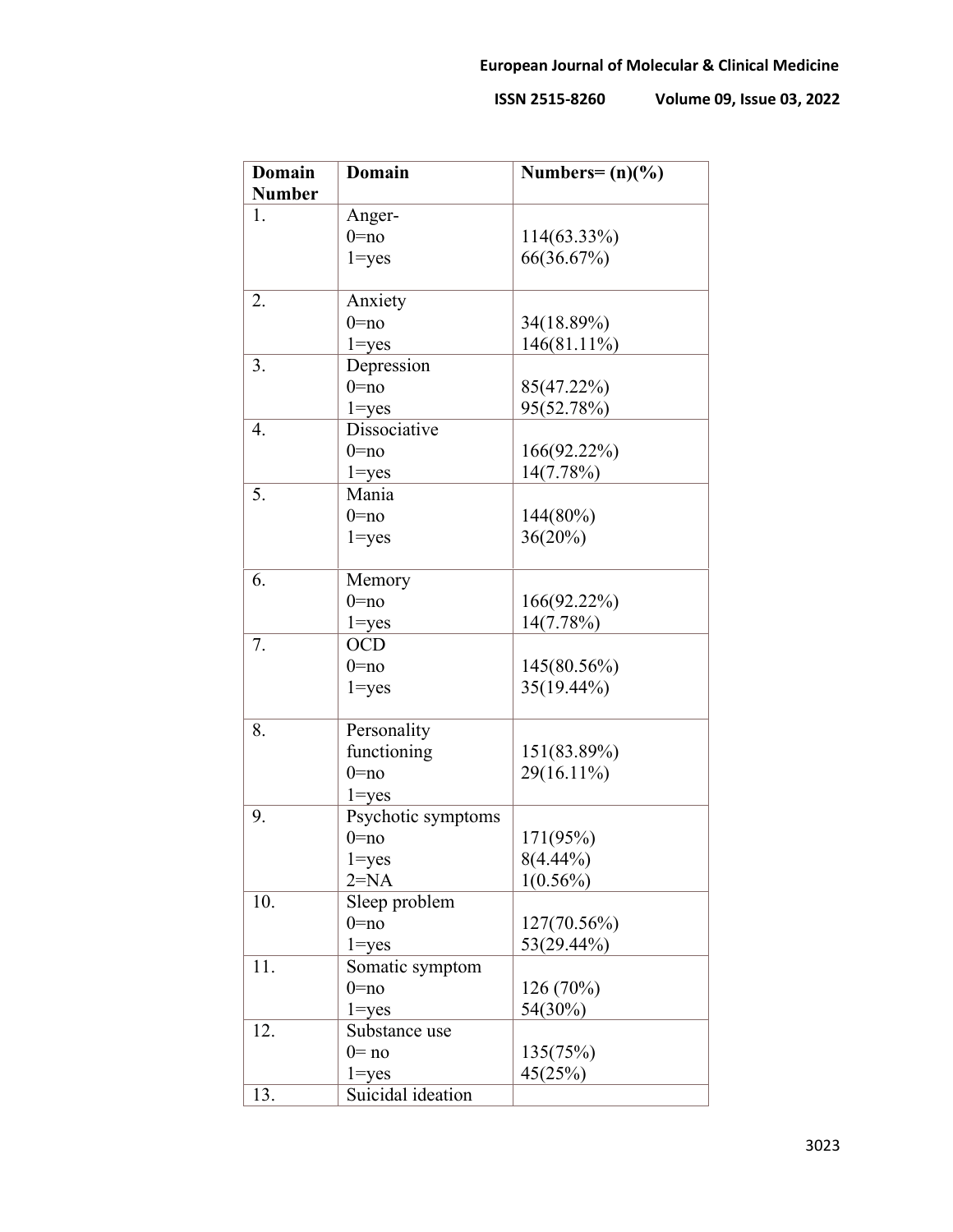#### **European Journal of Molecular & Clinical Medicine**

**ISSN 2515-8260 Volume 09, Issue 03, 2022**

| $() = no$                                                                                 | 169 (93.89%) |  |
|-------------------------------------------------------------------------------------------|--------------|--|
| $\vert$ 1=yes                                                                             | $10(5.56\%)$ |  |
| $2=N_A$                                                                                   | $1(0.56\%)$  |  |
| $\mathbf{T}$ . Li . A. Dansk skrivet se starte se starte $(\mathbf{D}$ , and $\mathbf{L}$ |              |  |

**Table 2: Psychological symptoms(Domain)**

Response yes (1) represents HCQ (Health care workers) and Response NO (0) represents Nonhealth care workers.

Among the total, a change has been noticed that anger was reported in 36.67%, anxiety in 81.11%, Depression in 52.78%, Dissociation in 7.78%, mania in 20%, memory problems in 7.78%, OCD in 19.44%, personality functioning problem in 16.11%, psychotic symptoms in 4.44%, Sleep problems in 29.44%, somatic symptoms in 30%, substance use in 25% and suicidal ideation in 5.56% were observed amongst 180 participants. DSM 5 Cross-cutting symptoms scores distribution is illustrated in **Table 2.**

The age was categorized into four subgroups, 18-30 years, 30-40 years, 40-50 years, and 60 years and more. The age group 18-30 which constitutes 86 participants experienced more psychological symptoms as compared to another age group, though not statistically significant. We found that female participants experienced more psychological symptoms which were reported 63.33% in our study.

| Domain<br><b>Number</b> | Domain                     | <b>Frontline</b><br>health<br>care workers<br>$N=28(51.67\%)$ | Non-health<br>care<br>workers<br>$N=152(84.44\%)$ | $X^2$   | $\mathbf{P}$ |
|-------------------------|----------------------------|---------------------------------------------------------------|---------------------------------------------------|---------|--------------|
| 1.                      | Anger                      | 33(38.8)                                                      | 33(34.7)                                          | 12.800  | .000         |
| 2.                      | Anxiety                    | 73(85.9)                                                      | 73(76.8)                                          | 69.689  | .000         |
| 3.                      | Depression                 | 47(55.3)                                                      | 48(50.5)                                          | 0.556   | .456         |
| 4.                      | Dissociative               | 7(8.2)                                                        | 7(7.4)                                            | 128.356 | .000         |
| 5.                      | Mania                      | 19(22.4)                                                      | 17(17.9)                                          | 64.689  | .000         |
| 6.                      | Memory                     | 6(7.1)                                                        | 8(8.4)                                            | 128.356 | .000         |
| 7.                      | <b>OCD</b>                 | 20(23.5)                                                      | 15(15.8)                                          | 67.222  | .000         |
| 8.                      | Personality<br>functioning | 14(16.5)                                                      | 15(15.8)                                          | 82.689  | .000         |
| 9.                      | Psychotic<br>symptoms      | 3(3.6)                                                        | 5(5.3)                                            | 148.430 | .000         |
| 10.                     | Sleep problem              | 25(28.4)                                                      | 28(29.5)                                          | 30.422  | .000         |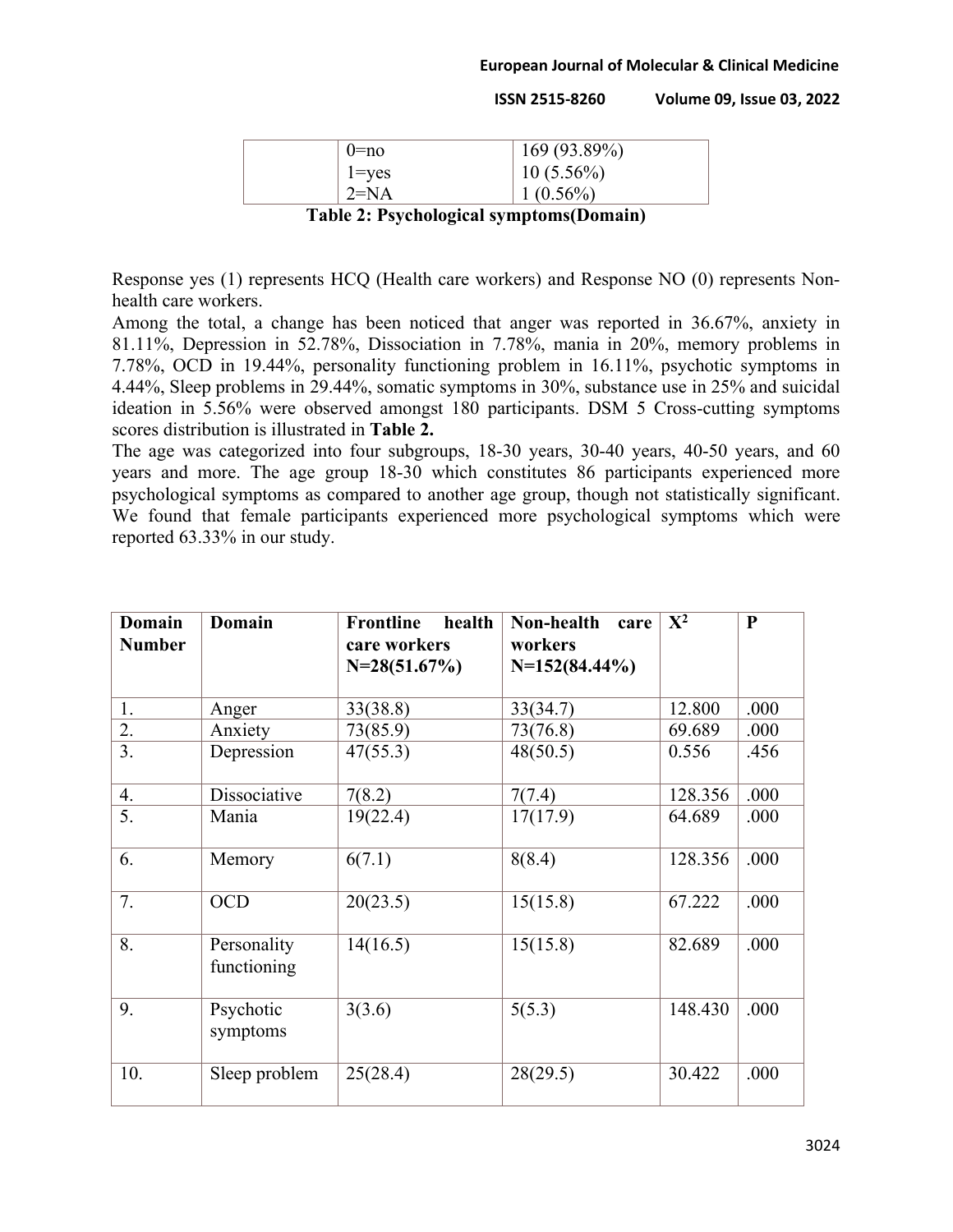#### **European Journal of Molecular & Clinical Medicine**

**ISSN 2515-8260 Volume 09, Issue 03, 2022**

| 11. | Somatic<br>symptom   | 31(36.5) | 23(24.2) | 28.800  | .000 |
|-----|----------------------|----------|----------|---------|------|
| 12. | Substance use        | 23(27.1) | 22(23.2) | 45.000  | .000 |
| 13. | Suicidal<br>ideation | 6(7.1)   | 4(4.3)   | 141.235 | .000 |

# **Table 3 Comparison of psychological symptoms(Domain) among HCQand Non-HCQ (n=180)**

**(**statistic shown in Table was p-value, chi-square tests  $=X^{2}$ )

**Table 3** represents a comparison psychiatric domain (13) which were further analysed using cross-tabulation and chi-square test which showed depression, anxiety, anger, mania, sleep problems, suicidal ideation, OCD, personality issue, dissociative disorder, somatic symptoms, substance use on group based on frontline line health care worker and Non-health care worker (general population).

It was found that the recent exacerbation of symptoms was significantly associated with psychological symptoms between frontline health care worker  $N=28(51.67%)$  ( $X^{2}=0.556$ ;  $p=0.456$ ) and Non-health care workers N=152(84.44%). These groups were comparable with regards to the number of psychological symptoms (Depression (P=.456), Anger (p=.000), anxiety ( $P = (.000)$  and Dissociation, Personality functioning, and Sleep problem ( $p \le 01$ ) were statistically significant. Other symptoms like Mania (p= .000), Memory problem (p=.000), OCD ( $p=0.00$ ), Psychotic symptoms ( $p=0.000$ ) and Somatic symptoms ( $P = 0.000$ ) also showed statistical significance difference.

Substance use 27.1% in health care workers and non-healthcare workers 23.2% and suicidal ideation (P= 0.000) were also statistically significant. Their chi-square and related statistics are presented in **Table 3**.It was observed that Comparison in both groups showing statistically significant ( $p < .05$ )

### **DISCUSSION:**

In this time of covid 19, we found that researchers are trying to make the sense of the effect of this pandemic on every aspect of human life, society, and socio-culture background. According to literature, the overall prevalence of mental disorders in India is 14.3%.

The most important concern nowadays is regarding the effect of the pandemic on the mental health of the population at large. There are several studies conducted which show that phenomena such as lockdown, quarantine, isolation, and social distancing have an impact on the psychological well-being of the affected people. The author remarks that fear seems to be certain as an effect of lockdown, mass quarantine, and anxiety, depression, stress, phobia are most likely to escalate which is also true for our study. **Bhawna Gupta et al**<sup>[9,10]</sup> showed that the COVID-19 pandemic leads to psychological well being burden like anxiety, sleep problems, fear, depression .This is the first Cross-Sectional online survey conducted on HCWs in India during the lockdown.

Our study showed that mental health and well-being are influenced by lockdown and the coronavirus. The proportion of anxiety, fear, frustration, loneliness, anger, stress, depression,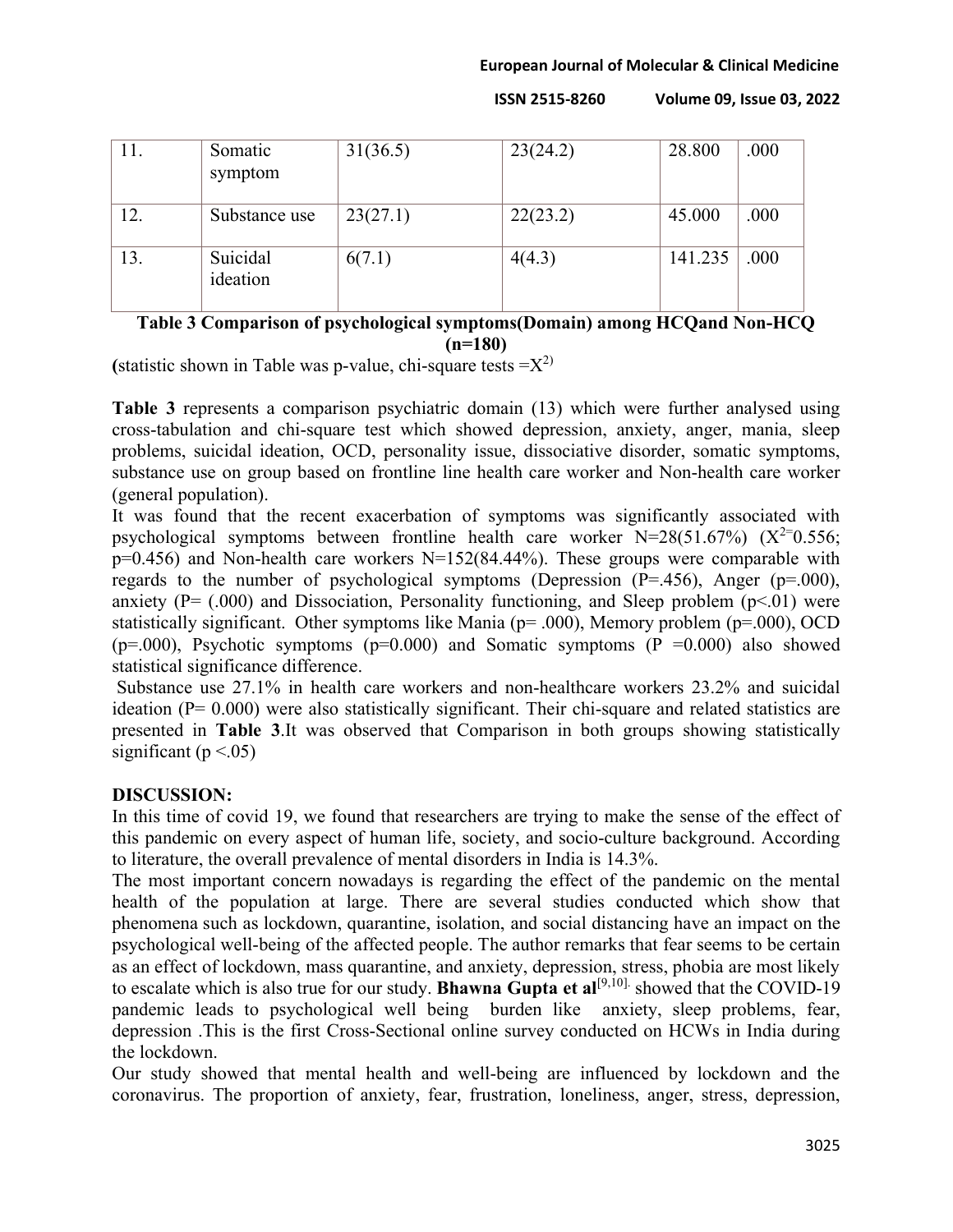dissociation, OCD, insomnia, forgetfulness and substance abuse are commonly associated with the lockdown. **Subhrojyoti Bhowmick et al** [11,12] showed that increased lockdown periods coupled with fear, frustration, and financial losses can easily stigmatize and change our behavior leading to depression and increased stress.

These findings contrast with those of a recent study from the Greek population which reported that nearly 38% of participants had insomnia after covid 19 pandemic, and in our study sleep problems were found lower in 29.44% of participants as compared to the Greek population. **Volts et al** [13,14] study showed that the Greek population was a function of loneliness, uncertainty, depression, and covid 19 related worries are the major contributors of depression and uncertainty.

The lockdown has also created a scenario in which people were bound in their home and could not go out. They were left to have fear regarding their important work and unfinished business. In our study, non-healthcare workers 52.78% experienced depression, in health care workers depression was only seen in 47.22% and anxiety symptoms were found in 81.11% which were higher. **Rodolfo Rossi et al**<sup>[15,16]</sup> showed that relatively high rates of PTSS, Depression Symptoms, Anxiety symptoms, Insomnia, Perceived stress, and ADS, with young women having higher side of mental health issue.

In **multiple studies** as quoted in a review article, it was reported that fear of being infected or infecting others was one of the most common stressors during quarantine. [17] The **CDC reports**  that stress during an infectious disease outbreak can sometimes cause symptoms such as anxiety, stress and financial situation, loss of support service that one's life depends on changes in sleep, appetite, worsening of chronic physical and mental health and increase substance use and in our study use of tobacco and alcohol and other substance were found to be 25% which increased in the community during a lockdown.  $[18, 19]$ 

The most important finding in our study was the psychological symptoms of anxiety, depression, and insomnia occurred more in females 63.33%.

A study done in China during covid 19 and another study done in Canada during SAR reported no significant association among psychological symptoms with demographic variables such as age, sex, and education level. In our study no significant association among psychological symptoms and demographic variables except younger age group and female were found. However, a study in the UK and another study conducted during SARS reported that lower levels of formal education, female gender, and younger age were predictors of stress and as well as,  $^{[20]}$ 

In our study, age group 18 -30 years also experienced more psychological symptoms around 47.78%. Two different studies conducted in the UK and china independently found that age groups 25-45 and 21-30 were indicators of poor mental health respectively. However, another study reported that there was no significant difference in the stress level experienced among the different age groups. [21,22]

In the present study, a group based on comparison to occupation health care professional had slightly lower experienced psychological symptoms in our study which were showed statistically significant, this is a major finding in the study. **Sandeep Grover et al** [23,24] showed that was no significant difference between the 2 groups of Health care workers versus non-Health care workers. It was seen in our study that the prevalence (52.78%) of depression be significantly higher among the non-HCWs. A study published in The **Lancet reports** that health professionals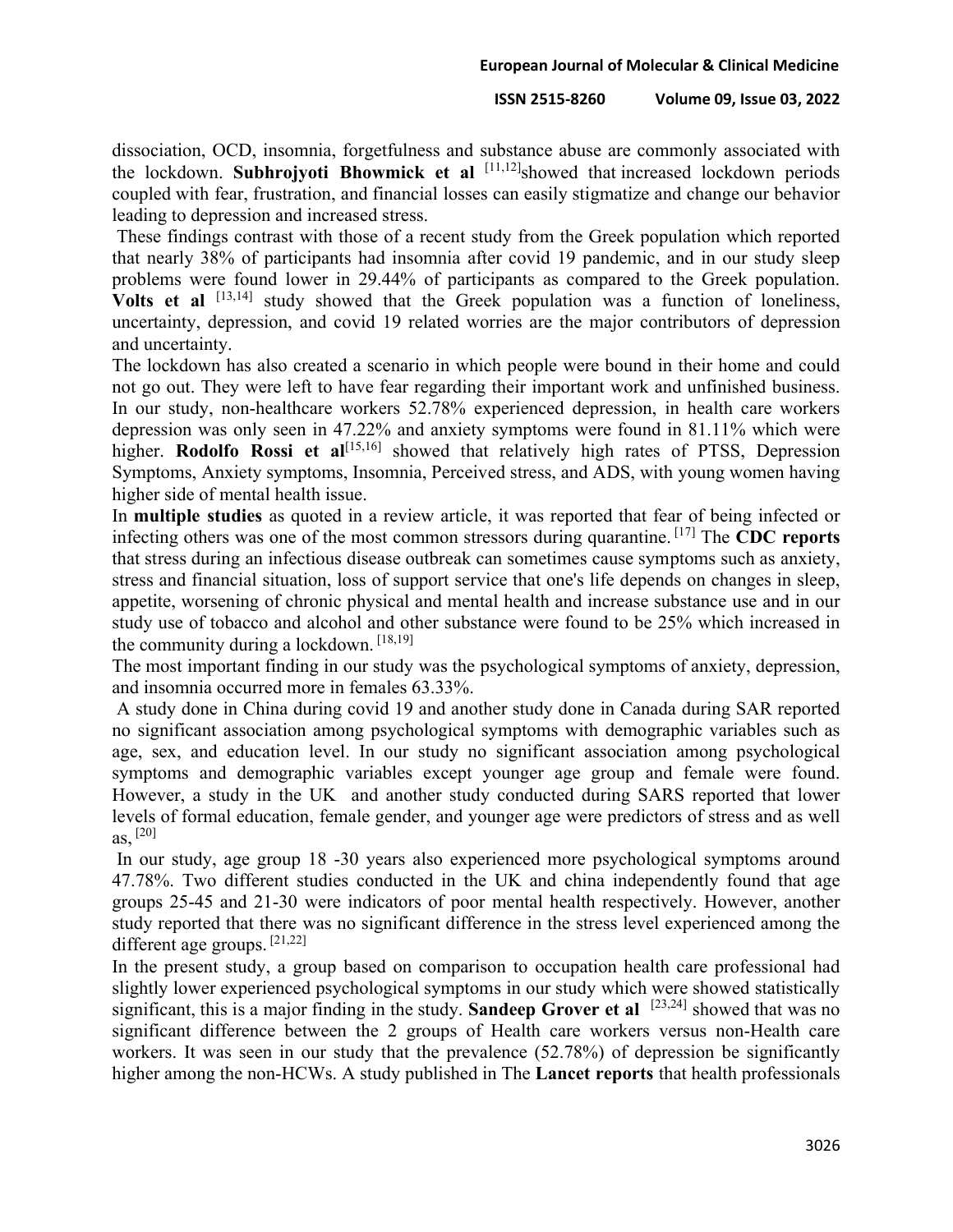#### **European Journal of Molecular & Clinical Medicine**

#### **ISSN 2515-8260 Volume 09, Issue 03, 2022**

working during the lockdown developed more PTSD-like stress symptoms. They were more likely to suffer from depression, anxiety, fear, and frustration<sup>[25]</sup>.

This study had a methodological **limitation i.e.** the inherently based survey. All inclusion and exclusion criteria were assessed based on self-report, and therefore some participants were unaware of their status.

#### **CONCLUSION**

The survey showed that covid-19 lockdowns were associated with poor mental health among frontline health care workers and the general population and seems to be stressful and can precipitate psychological symptoms. The most frequently reported psychological symptoms were fear, anxiety, depression, and sleep disturbance, where the most frequent stressor was fear of contamination, restricted movement, and uncertainty about the length of lockdown. Every individual lives with stress during a complete lockdown.

## **FINANCIAL SUPPORT AND SPONSORSHIP:**

NIL

## **CONFLICT OF INTEREST**

There was no conflict of interest.

### **REFERENCES**

- 1. World Health Organization. WHO Timeline COV-ID-19. [Internet] 2020. [cited May 2, 2020]. Available from: https://www.who.int/news-room/detail/27-04- 2020-who-timeline-- covid-19
- 2. Reid D. India confirms its first coronavirus case. CNBC 2020. [Internet] 2020. [cited May 2, 2020]. Available from https://www.cnbc.com/2020/01/30/India-con-firms-first-case-of-thecoronavirus.Html
- 3. Alkhamees AA, Alrashed SA, Alzunaydi AA, Almohimeed AS, Aljohani MS. The psychological impact of the COVID-19 pandemic on the general population of Saudi Arabia. Compr Psychiatry. 2020 Oct;102:152192. DOI: 10.1016/j.comppsych.2020.152192. Epub 2020 Jul 12.
- 4. Wang C, Pan R, Wan X, Tan Y, Xu L, Ho CS, Ho RC. Immediate Psychological Responses and Associated Factors during the Initial Stage of the 2019 Coronavirus Disease (COVID-19) Epidemic among the General Population in China. Int J Environ Res Public Health. 2020 Mar 6;17(5):1729.
- 5. BBC News. PM Narendra Modi says India will extend coronavirus lockdown until 3 May. [Internet] 2020. [cited May 2, 2020]. Available from: https://www.bbc. com/news/worldasia-india-52277096
- 6. Dong L, Bouey J. Public Mental Health Crisis during COVID-19 Pandemic, China. Emerg Infect Dis. 2020 Jul;26(7):1616-1618.
- 7. Lancet T. India under COVID-19 lockdown. The Lan-cet. 2020;395:1315-1400.
- 8. Dubey S, Biswas P, Ghosh R, Chatterjee S, Dubey MJ, Chatterjee S, Lahiri D, Lavie CJ. Psychosocial impact of COVID-19. Diabetes Metab Syndr. 2020 Sep-Oct;14(5):779-788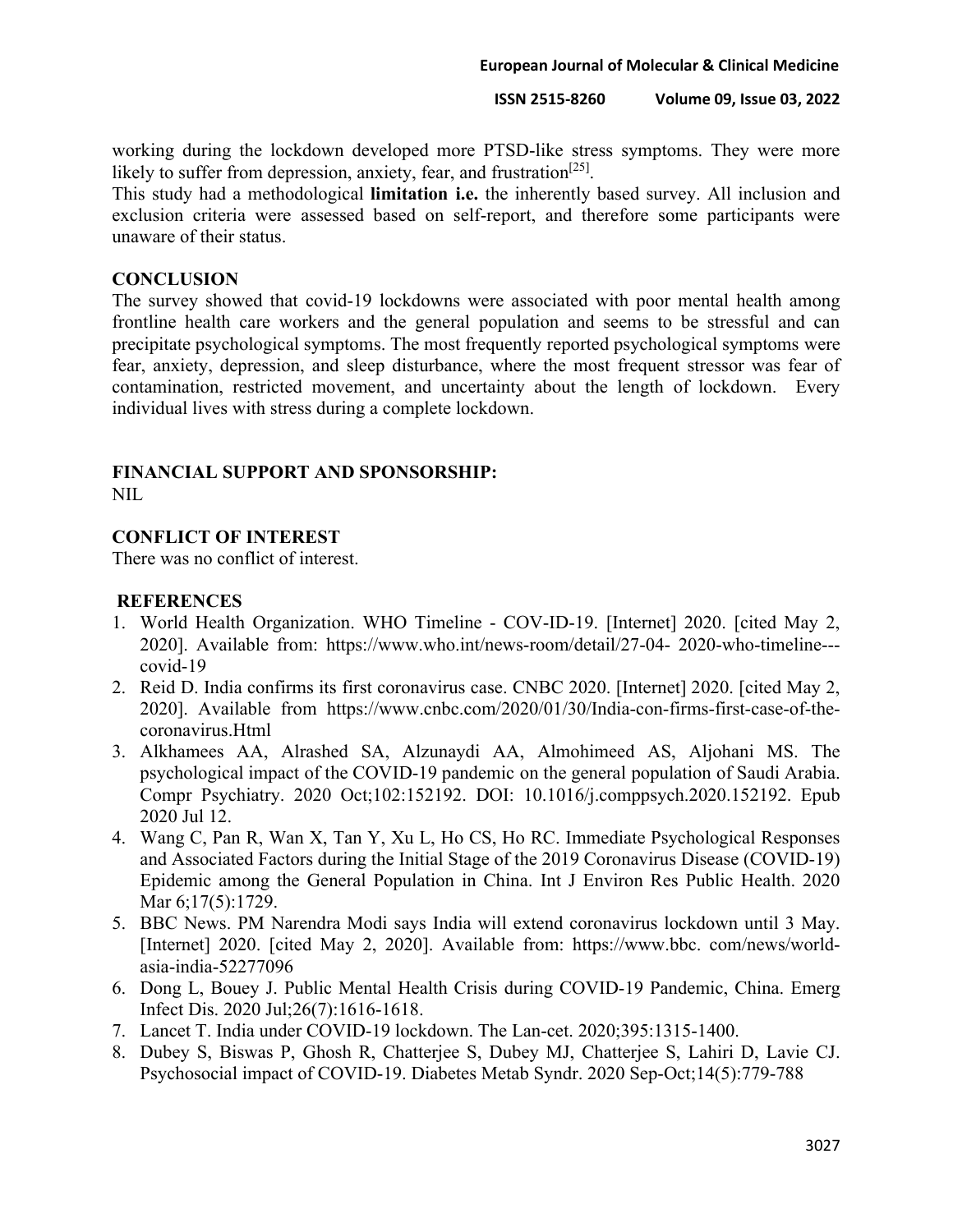- 9. American Psychiatric Association. Online assessment measures. [Internet] 2014. [cited May 3, 2020]. Available from: www.psychiatry.org/psychiatrists/practice/dsm/ educationalresources/assessment-measures.
- 10. B.gupta, Dandona R, Gururaj G, Dhaliwal RS, Singh A, Ferrari A, et al. The burden of mental disorders across the states of India: the Global Burden of Disease Study 1990–2017. The Lancet Psychiatry. 2020;7:148-61.
- 11. Vasantha RN, Harinarayana NS. Online survey tools: A case study of Google Forms. Paper presented at the National Conference on "Scientific, Computational & Information Research Trends in Engineering, GSSS-IETW, Mysore.
- 12. Sterling MR, Tseng E, Poon A, Cho J, Avgar AC, Kern LM, Ankuda CK, Dell N. Experiences of Home Health Care Workers in New York City During the Coronavirus Disease 2019 Pandemic: A Qualitative Analysis. JAMA Intern Med. 2020 Nov 1;180(11):1453-1459.
- 13. Volts ,Wong SPY, Vig EK, Neely CS, O'Hare AM. Professional roles and relationships during the COVID-19 pandemic: a qualitative study among US clinicians. BMJ Open. 2021 Mar 25;11(3):e047782.
- 14. Rossi R, Socci V, Talevi D, Mensi S, Niolu C, Pacitti F, Di Marco A, Rossi A, Siracusano A, Di Lorenzo G. COVID-19 Pandemic and Lockdown Measures Impact on Mental Health Among the General Population in Italy. Front Psychiatry. 2020 Aug 7;11:790.
- 15. Rodolfo Rossi, Jannini TB, Socci V, Pacitti F, Lorenzo GD. Stressful Life Events and Resilience During the COVID-19 Lockdown Measures in Italy: Association With Mental Health Outcomes and Age. Front Psychiatry. 2021 Mar 8;12:635832.
- 16. Salfi F, Lauriola M, Amicucci G, Corigliano D, Viselli L, Tempesta D, Ferrara M. Genderrelated time course of sleep disturbances and psychological symptoms during the COVID-19 lockdown: A longitudinal study on the Italian population. Neurobiol Stress. 2020 Nov;13:100259.
- 17. Gualano MR, Lo Moro G, Voglino G, Bert F, Siliquini R. Effects of Covid-19 Lockdown on Mental Health and Sleep Disturbances in Italy. Int J Environ Res Public Health. 2020 Jul 2;17(13):4779.
- 18. Li W, Yang Y, Liu Z-H, Zhao Y-J, Zhang Q, Zhang L, et al. Progression of Mental Health Services dur-ing the COVID-19 Outbreak in China. Int J Biol Sci. 2020;16:1732-1738.
- 19. Fiorenzato E, Zabberoni S, Costa A, Cona G. Cognitive and mental health changes and their vulnerability factors related to COVID-19 lockdown in Italy. PLoS One. 2021 Jan 27;16(1):e0246204.
- 20. Meaklim H, Swieca J, Junge M, Laska I, Kelly D, Joyce R, et al. The DSM-5 Self-Rated Level 1 Cross-Cutting Symptom Measure identifies high levels of coexistent psychiatric symptomatology in patients referred for in-somnia treatment. Nat Sci Sleep. 2018;10:377- 383.
- 21. Gettleman J, Schultz K. Modi Orders 3-Week Total Lockdown for All 1.3 Billion Indians. The New York Times 2020.
- 22. Shah SMA, Mohammad D, Qureshi MFH, Abbas MZ, Aleem S. Prevalence, Psychological Responses and Associated Correlates of Depression, Anxiety, and Stress in a Global Population, During the Coronavirus Disease (COVID-19) Pandemic. Community Ment Health J. 2021 Jan;57(1):101-110.